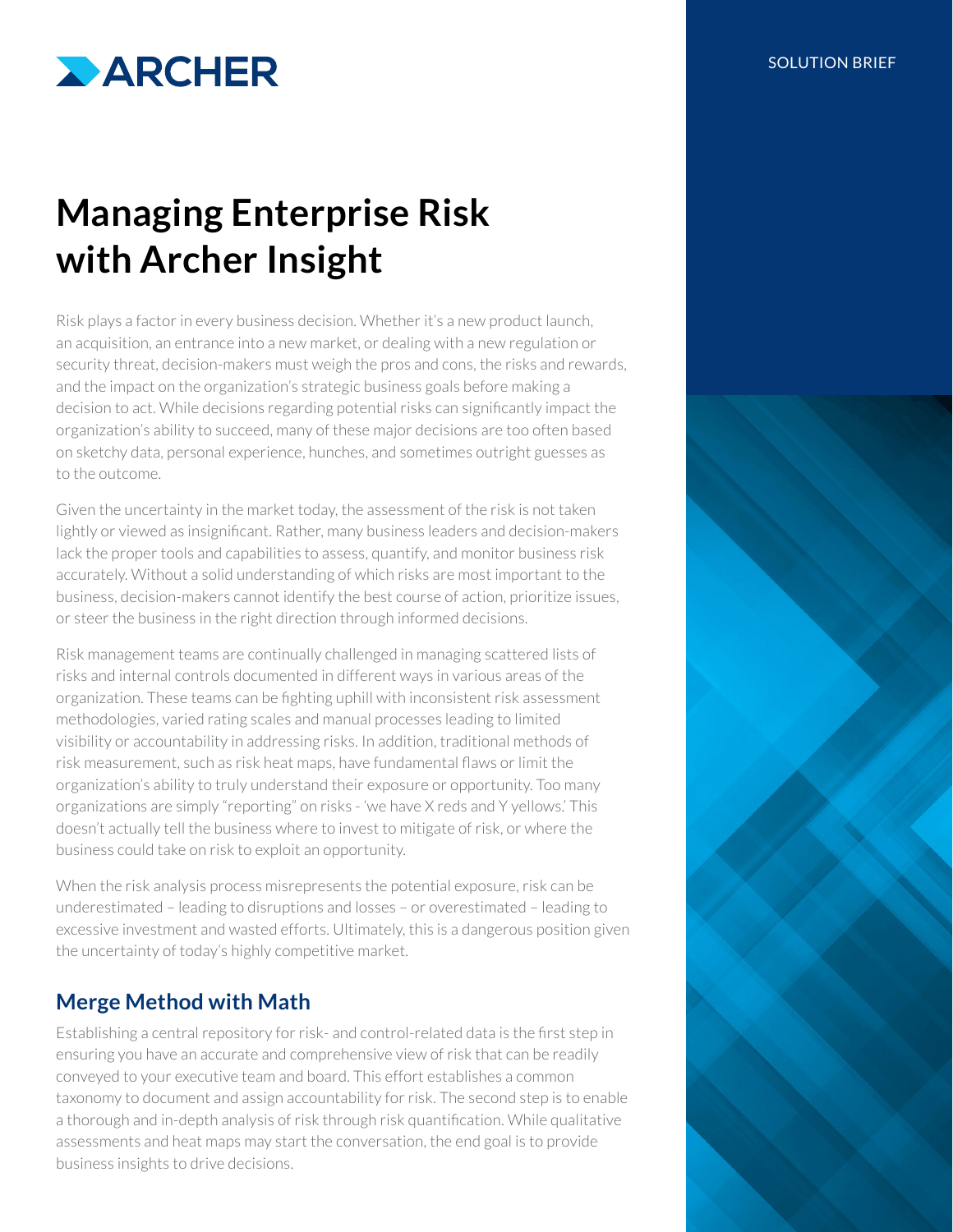Risk quantification is NOT about just using math or creating complex statistical models for risk management. The objective of quantifying risk is to make better business decisions. Risk quantification creates a more accurate picture of risk, informing the business and meeting the main goal of risk management - mitigating risk and address constraints that hinder business goals that grow corporate and shareholder value.

## **The Archer Insight advantage**

Archer Insight is a suite of enterprise-wide risk quantification capabilities for business leaders designed to increase visibility of risk, improve resilience, and manage potential obstacles to strategic goals. This innovative solution provides business leaders with more precision in an aggregated view of risks that allows them to ensure compliance and better protect your business from disruption. Using Archer Insight, organizations can conduct risk quantification analysis, monitor and report on their risk management programs, and provide business leaders and decision-makers with quantitative, transparent, and actionable information needed to make strategic business decisions.

#### Establish an enterprise view of risk

Enterprise risk management requires collaboration between senior management, business functions and risk specialists. Most organizations have some concept of a corporate risk register but may struggle with achieving a consistent process to ensure proper accountability and definition of risk management requirements. Archer can enable your teams to work together to establish the common language around risk and ensure roles are clearly defined. Business management can work with risk teams to design effective controls and control owners can clearly understand the requirements to mitigate or reduce risk.

### Systematically analyze risk

Within the modern enterprise, there are several layers of complexity that can affect risk. The wide variety of potential risk drivers, controls and consequences can create an intricate web of relationships. Archer Insight contains multiple methods to analyze these relationships and utilize statistical and mathematical principles to bring the risk narrative to life. From Bowtie analysis to Monte Carlo simulations to risk aggregation analysis, risk analysts have a variety of tools at their fingertips to utilize risk data in new and innovative ways. The good news is Archer Insight makes this process easy with the mathematics and models integrated into the process.

### Create decision ready business insights

Enterprise risk management has been part of organizations for years in some manner and in some cases, organizations have created substantial approaches. However, most of those programs are built on qualitative approaches. While those methods may start the conversation, a purely qualitative approach falls short on the tough questions being asked around the board room table. Risk quantification allows risk teams to utilize the data and experience they already have in new and exciting ways. Risk can be analyzed, aggregated and visualized in ways that speak to the business. Risk teams can go from simply 'reporting risk' to actually 'communicating risk' through the power of quantification.



**Archer can enable your teams to work together to establish the common language around risk and ensure roles are clearly defined.**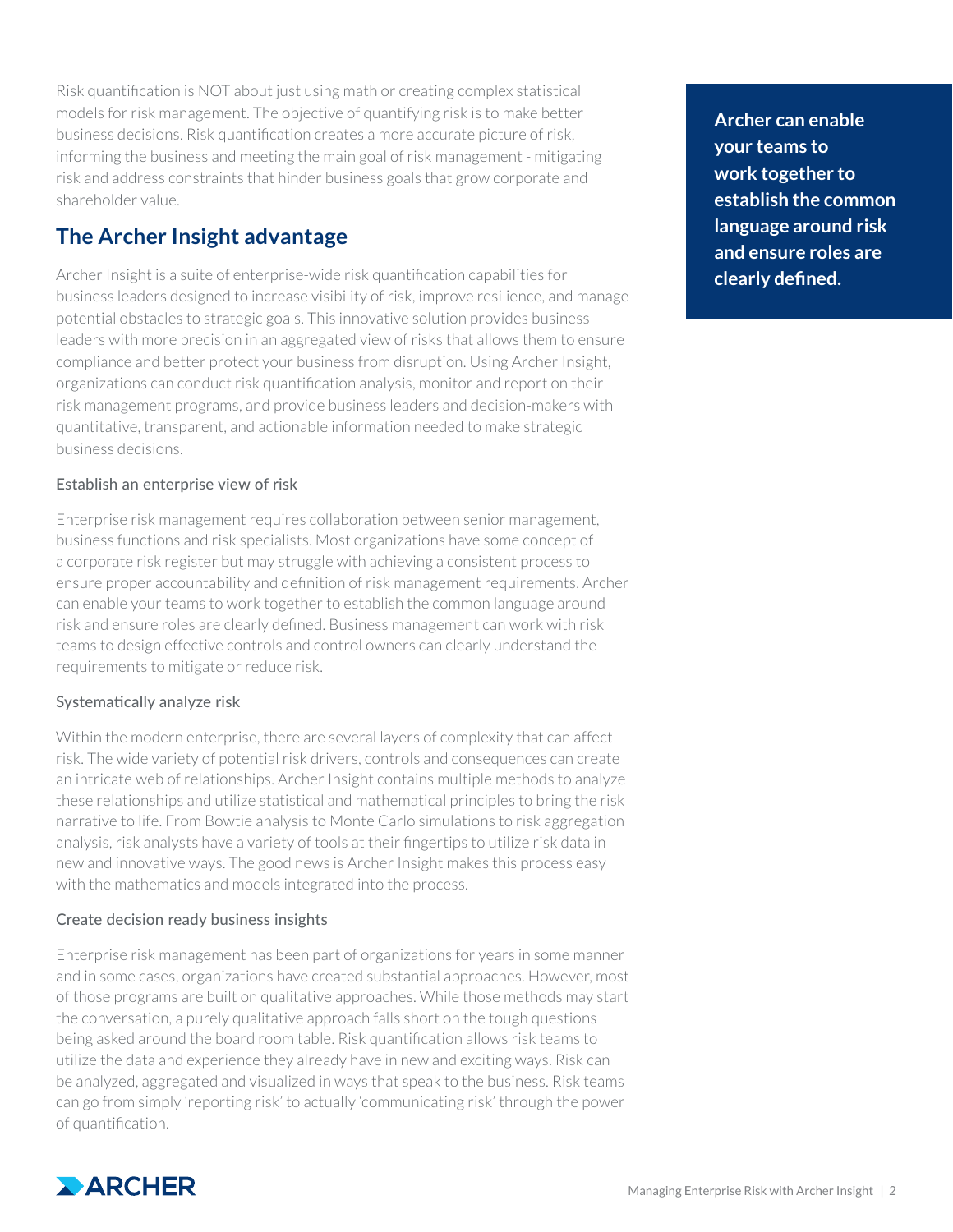## **Managing Enterprise Risk with Archer Insight**

Archer Insight enables you to move into semi- or full quantification with more precise estimates of probability, frequency, and consequence beyond qualitative measures of likelihood and impact. It provides a complete set of tools and features for understanding and managing all types of risk in one platform: operational, project, cyber-security, health and safety, investment, strategic and reputational risk.

#### **Archer Insight:**

- Allows your business to focus on the risks that are truly important and to assign responsibility of specific risk management activities to individuals.
- § Provides defensible and actionable risk intelligence to risk managers and business decision makers based on financial consequences.
- **Breaks down silos between entities and disparate risk evaluation tools so that risk** can be managed in a holistic, efficient and collaborative manner.

Delivering modern, intuitive, and best-in-class enterprise risk quantification tools and capabilities, Archer Insight is designed to provide business leaders and risk professionals a complete aggregated view of risks to help ensure compliance, protect the business from disruption and address risks related to new opportunities. It enables you to break down silos between internal business functions and disparate risk evaluation tools to manage in a holistic, efficient, and collaborative manner.



**Archer Insight is designed to provide business leaders and risk professionals a complete aggregated view of risks to help ensure compliance, protect the business from disruption and address risks related to new opportunities.**